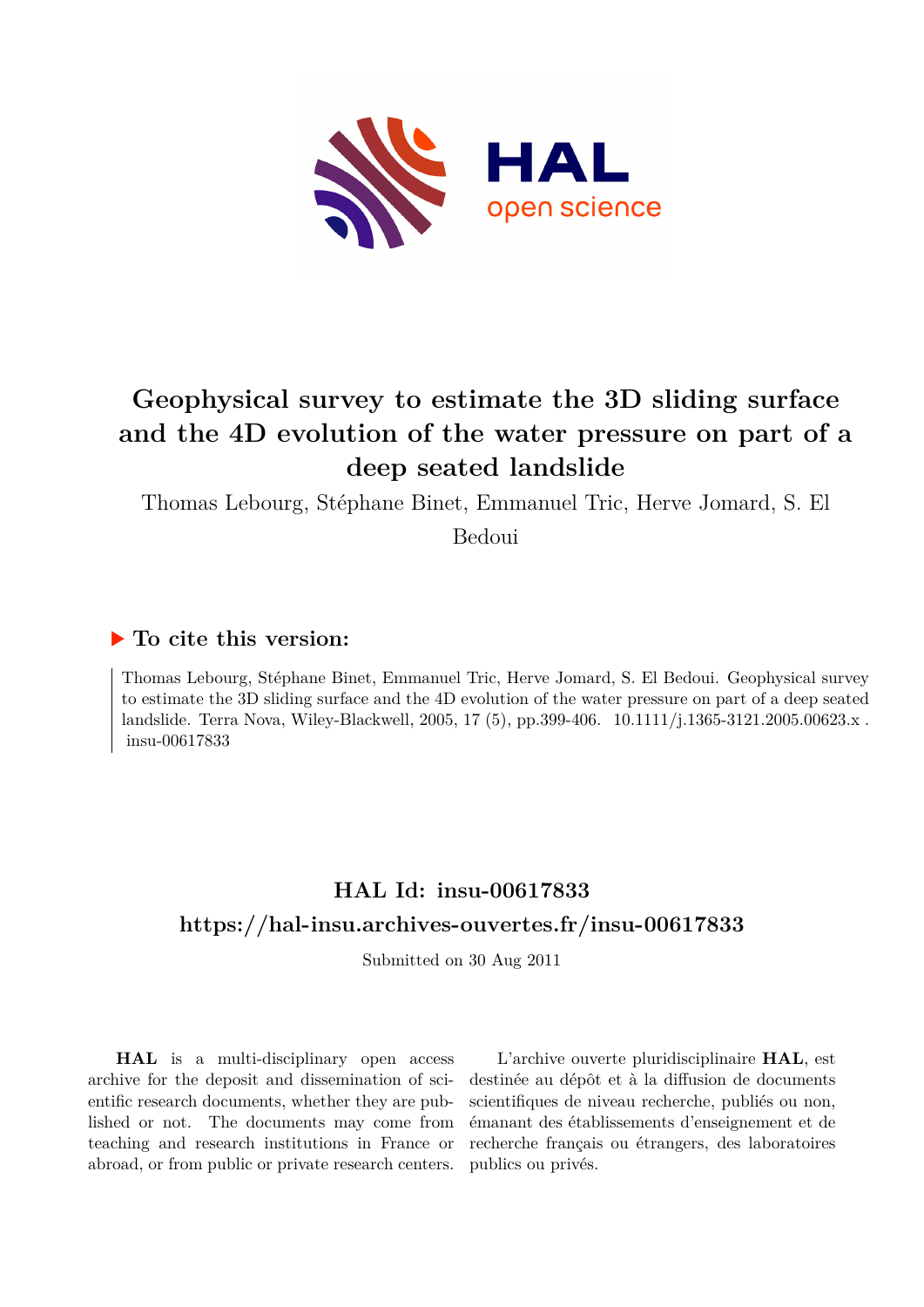# Geophysical survey to estimate the 3D sliding surface and the 4D evolution of the water pressure on part of a deep seated landslide

T. Lebourg, 1 S. Binet, 2 E. Tric, 1 H. Jomard1 and S. El Bedoui1

<sup>1</sup>Labo. Géosciences Azur, UMR 6526, UNSA, 250 r. A. Einstein, 06560 Valbonne, France; 2EA2642 Géosciences: Déformation, écoulement,Transfert, 16 route de Gray, 25030 Besancon, France Correspondence: Dr Thomas Lebourg, Labo. Géosciences Azur, UMR 6526, University Nice Sophia-Antipolis, 250 r. A. Einstein, 06560 Valbonne, France. e-mail: lebourg@geoazur.unice.fr

#### ABSTRACT

Geophysical surveys were conducted on the very unstable front part of the La Clapiè re landslide in the French Alps (Alpes Maritimes). The electrical resistivity survey was carried out to obtain, for the first time on this deep-seated landslide, 3D information on the slipping surface and the vertical drained faults. Moreover, we planned to follow within time (6 months) the evolution of the saturated zones (presence of gravitational water) and their percolation into the shearing zones. Our 4D results showed the importance of the complex water channelization within the slope and relation to geological discontinuities.

#### Introduction

The understanding of rupture processes involved in deep seated landslides is difficult for two main reasons. The first reason arises from the difficulty in estimating the mechanical and the hydrogeological behaviours of the whole mountain (heterogeneous structure with discontinuities) which is very different from rock samples studied in the laboratory. This is especially important in the upper part of the slope subject to weathering. The second reason items from the necessity of taking into account both the 3D geometry of the phenomenon and the geological discontinuities affecting the mountain slide. The geometry and the structure can be determined only by geotechnical and/or geophysical methods. Although the geotechnical methods allow one to obtain accurate data which locate precisely the substratum, they have high destructive consequences and provide relatively poor total information. Thus, a global interpretation of the structure of the landslide is not easy and sometimes impossible. This is why geophysical methods are employed such as the electrical resistivity tomography method. The main advantages are that it is possible to measure the soil response along continuous (or pseudocontinuous) profiles at the soil surface. We obtained 2D and 3D imagery of the structure with an identification of different zones that can be associated with lithological and/or hydrological characteristics. Nevertheless, these profiles need validation points and/or supporting informations from several complementary approaches (hydrogeology, tectonics, etc.) or methods (seismic reflection and refraction, gravity). Some recent studies have shown that the resistivity method can reveal very important details of the weathered zone, hydrological system and geological structures of the studied area (Robain et al., 1996; Ritz et al., 1999; Jongmans et al., 2000; Sumanovac and Weisser, 2001). However, this method has been rarely used on deep seated landslides because the surface topography can be very irregular and the studied area difficult to reach.

The purpose of this work was to investigate whether the electrical resistivity tomography could provide accurate information on the weathered zones, the slipping surface, the major discontinuities and on the network of drainage in an unstable part of the La Clapière landslide (Alpes Maritimes, France). Even if numerous studies have been carried out on this site (hydrology, geology, tectonics, topography, etc.), no geophysical studies have been made (Follaci, 1987; Ivaldi et al., 1991; Guglielmi et al., 2000). This is why we decided to undertake, for the first time, such a study by applying this approach to the La Clapière landslide and more precisely to an active unstable part at the front of the landslide, Fig. 1. This area has been chose because it is more accessible than other unstable parts that we can observe on this landslide, for example, between elevations of 1500 and 1720 m in the south-eastern upper part of the slope. Moreover, we propose to show in this article the possibility of carrying out a 3D acquisition of the landslide structure and of following evolution of resistivities through time. As shown in previous study (Lebourg et al., 2003) it is possible to refine the interpretation of the piezometric levels and the principal faults structures (drained faults) within a landslide.

We will show in the first part the results of the interpretation of the electrical tomography in 2D and in 3D and this in correlation with hydraulic data and the geological interpretation. In the second part, data are presented on the temporal evolution of the fifth tomographic profile at three different times (4D measurements, example of profile number 6).

## Geographical, geological and hydrogeological setting

The la Clapière landslide is a large unstable slope located in the South East French Alps, about 80 km North of Nice. This landslide, which mobilizes a huge volume (55 · 106 m3) of metamorphic bedrock (Follaci et al., 1999) is developed on the north side of the Tinee Valley and affects a mountain that rises to 3000 m, occurring between 1100 and 1800 m of altitude (Fig. 1). A large rupture has been observed since the beginning of the last century: in 1936 the wrenching at the top of the landslide was already visible. In the 1970s, the movements became more continuous and the site has been monitored since 1982 (Follaci, 1987, 1999 ). The slope of the unstable zone is about 37 \_, but is not constant along the profile: the lower part of the slope is steeper than the higher part. The change of gradient corresponds to the limit of extension of quaternary glaciers, as frequently occurs in the alpine valleys. The slope can be separated into three entities: a stable internal zone where the foliation has a strong dip varying from 60\_ to 80\_ towards the interiors of the slope; a zone dipping towards N030\_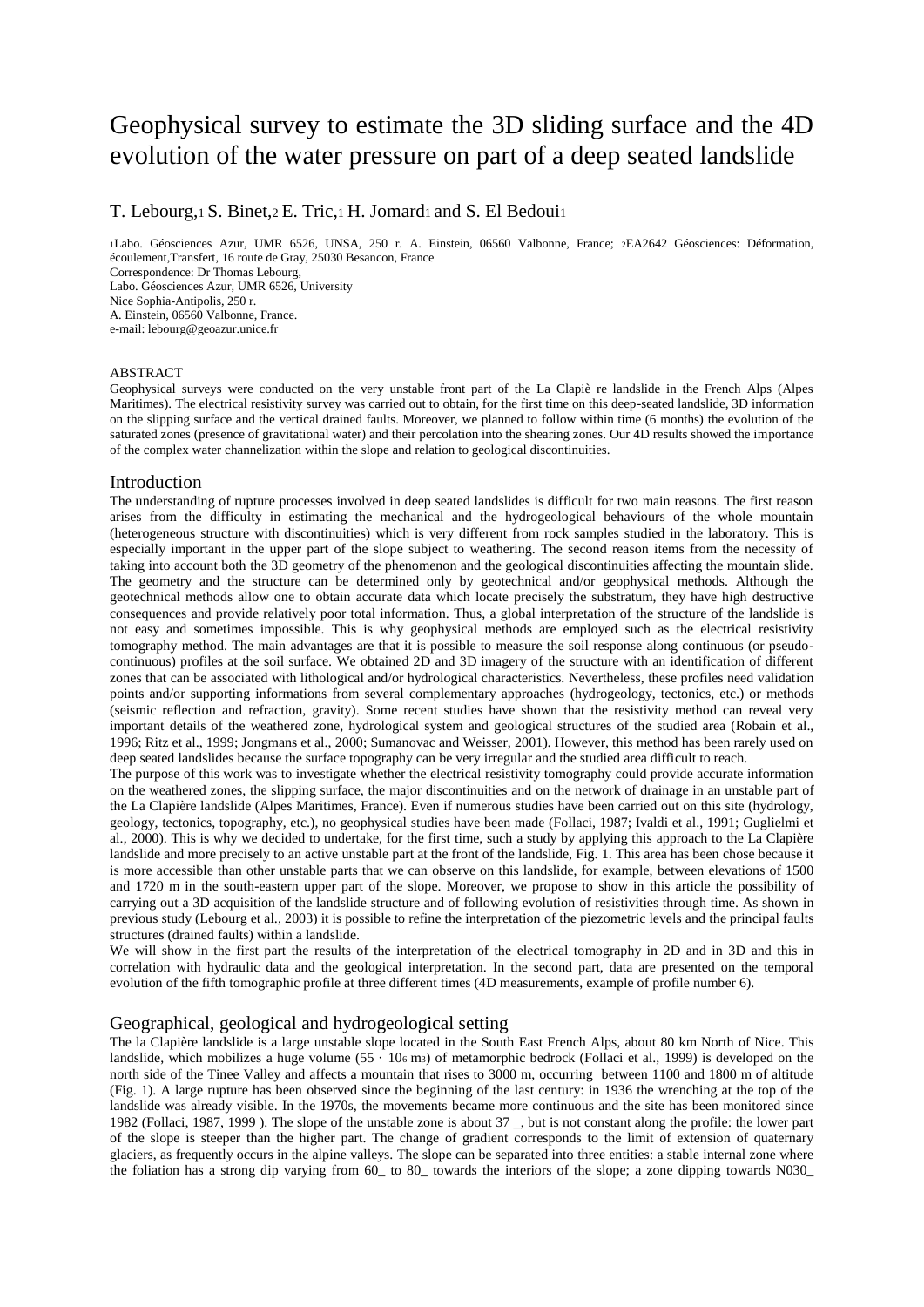approximately 200 m thick where foliation is gradually rotated to the horizontal, and the slipped zone where displacements towards the

valley are important. The surface of the landslide is quite irregular because of numerous rock-fall accumulations, tilted terraces and internal cracks. In this area, the basement is composed of migmatitic paragneisses (Anelle Formation) and orthogneisses (Iglière Formation) having a strong Hercynian foliation. The \_La Clapière\_ slope itself is affected by a lot of tectonic discontinuities. The major fractures are subvertical N20 faults intersecting the whole slope far away from the active landslide and limiting several parallels, a few hundred metres wide, N20 faults. The displacements measured by the monitoring system have also on average a N20 orientation. Thus, it can be suggested that faults play the role of \_guides\_ localizing landslip deformations and the water drainage. The main sliding surface is partly outcropping at the foot of the slope. In the rest of the slope, its depth is thought to be approximately 100– 200 m but no geophysical study up to date has been devoted to confirm or to weaken this suggestion. Actually, several parts of the landslide are unstable. The more important is located at the south-eastern upper part of the slope, between elevations of 500 m and 1720 m. In this area we observe a compartment with an estimated volume of 5 millions m<sub>3</sub> which is sliding on a superficial rupture surface and actually overthrusting the remaining of the landslide.

From the hydrogeological point of view, the area is characterized by several springs (perennial and temporary). Some of these springs outflow directly from the basement along faults with various orientations or in the weathered superficial formation. A study of the water chemistry (Guglielmi et al., 2000, 2003) suggests the presence of two main flowpaths in this landslide: (I) deep flow-through fractured gneiss and low permeability Triassic deposits pinched under the foot of the landslide, and (ii) flow through a more permeable fractured basement with a complex flow path. These differences in the landslide drainage can be correlated with the different mechanical behaviours: high speed sliding during snow melting period and slow speeds during low water periods (Follaci, 1999). The foot of the landslide is another very active area where a rotational landslide is taking place in the fluvioglacial deposits on top of the gneiss. This zone is structured by north–south faults, which are a local deviation of the major N20 faults, driving the landslide evolution (Figs 2 and 3).

The hydrogeological behaviour of the rotational landslide (studied with ahydrogeochemical approach) shows the following general characteristics for the La Clapiè re: (i) the perennial springs which drain deep flow from the faults and which diverges in the fluvio-glacial deposits which have much higher permeability; (ii) the temporary springs which drain perched saturated zones in the fluvioglacial deposit (or moraine).

The presence of the perched water table appears to be best developed after periods of high rain, but if these periods of high rain occurs during a period of snow melting, a connection is made between the two water sources, and the potential to trigger the instability becomes more important.

# Electrical prospecting and data acquisition

The electrical resistivity tomography is a method widely applied to obtain 2D or 3D high-resolution images of the resistivity variation in a geological system (Griffiths and Barker, 1993; Lebourg and Frappa, 2001). Resistivity contrast analyses make it possible to highlight discontinuities: faults, drainage channel systems and structural features. Drainage contrast induced by the lithology of the system (see geological settings), was measured by making a series of measurements over the entire site at regular time intervals.

# The electrical methods and experimental protocol

The experiments measurement were undertaken with a multi-electrode 2D device, using 48 electrodes separated by 2 m. We used systematically a pole–pole and dipole–dipole array, with measurement frequency of 4 Hz for about 900 measurements for each profile. The 2D resistivity data were recorded using the Syscal R1 Plus imaging system (IRIS Instrument, France). The data are classically presented in the form of pseudo-sections (Edwards, 1977), which give an approximate picture of the subsurface resistivity. Inversion of the data is required to obtain a vertical true resistivity section through the underlying structure (Loke and Barker, 1996). The field data depicted as contoured pseudoresistivity sections were inverted with software program RES2DINV written by Loke (1997).Furthermore, the constraints provided by the topographical variations have been incorporated in the inversion processing.

### 2D and 3D tomographic data and inversed models

We obtained five parallel electrical tomographic profiles lines in 2D (with topography), of east–west orientation, with a spacing of 10–15 m (Fig. 4). The association of these five parallel profiles allows us to invert the data to obtain a 3D model of resistivity variations in and around the landslide studied. From these data the inversion software RES3D Inv (Loke, 1997) and Slicer Dicer 3.0 were used. Measurement of the evolution of the global resistivity variations was carried out between April 2003 and the middle of July 2003.

#### Resistivity calibration

The interpretation of electrical tomography profiles in terms of presence or absence of water requires an evaluation and calibration of resistivity values directly on rock samples. These field laboratory measurements allow us to distinguish different ranges of resistivity following the presence or absence of water. Our measurements give us the following indications. Morainic formations (dry or without water) are characterized by large resistivity variability (from about 500 X m to 3000 X m). With water the resistivity decreases strongly with increasing water content and is systematically lower than 50 X m. The gneissic substratum is characterized by high resistivity values (higher than 5000 X m). The weathered zones of this formation show lower resistivity around 2000–3000 X m.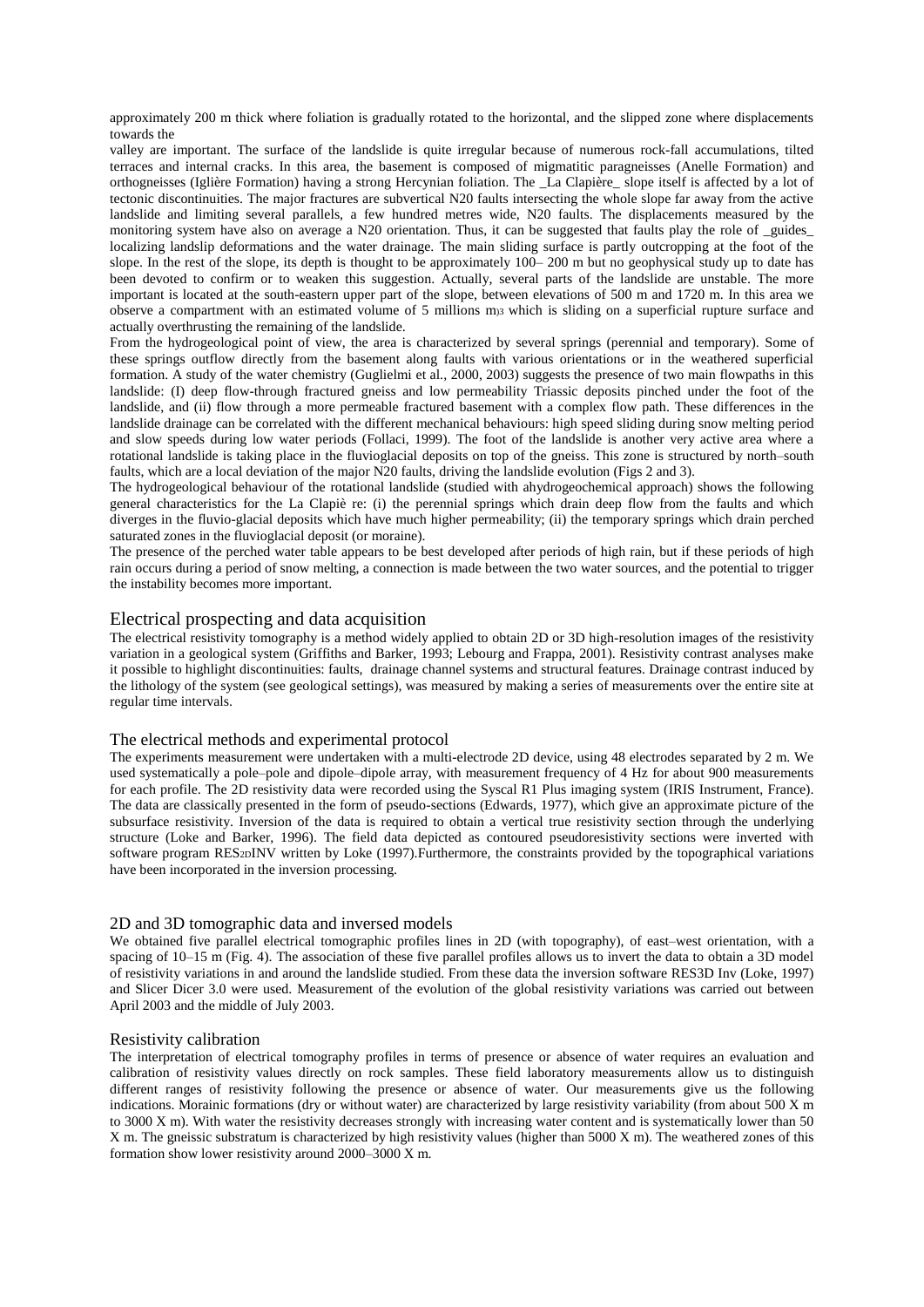### 2D results

The five 2D-electrical transverse tomographic profiles obtained in this study are characterized by the same pattern of resistivity. An example is given in Fig. 5a,b. We observe from dipole–dipole array (Fig. 5a) a very large resistivity variability from 20 X m to 5500 X m with a vertical distribution in two zones. The first, between 0 and 2 m of depth shows resistivity values higher than 3000 X m, and below 15 m higher than 700 X m. The second, intermediate in depth (between  $2 \text{ m}$  and  $14$ m depth) is characterized by very low resistivity (50 X m). This strong contrast can be associated with the presence of water and suggests a preferential circulation of water. The fact that this low resistivity zone is vertically limited by high resistivity could be interpreted as a perched watertable. Figure 5b also suggests the presence of vertical resistivity discontinuities that could be associated with drained faults. This suggestion is supported by a very good correlation between the interpreted geophysical data and the outcrop observations (Fig. 3).

#### 3D results

The compilation of the five 2D profiles allowed us to obtain a 3D image of the study area (Fig. 6a,b). Figure 6a presents the same information previously presented as 2D results (large variability of the resistivity, vertical discontinuities,...). This allows the definition of a 3D structure of the landslide and gives information about the spatial distribution of the saturated zone. The data set presented in its entirety in Fig. 6a, was substracting all data more than  $50X$  m (Fig. 6b). Two significant features appear: the first one corresponds to the upper horizontal distribution whose extension covers the sliding surface. This can be interpreted (as was mentioned previously in the section on 2D results) as the \_signature\_ of the perched watertable and/or as the sliding surface of the studied landslide (with preferential fluid circulation). The second feature is associated with two vertical draining discontinuities intrasubstratum of which one is apparently less draining that the other. The western discontinuity is very well defined and borders the sliding surface. Hence vertical drained discontinuity seems to be a fluid conduit. The second contact is located slightly further away from the sliding surface (approximately 20 m).

It is not possible to say if these two vertical discontinuities are connected at depth, but they probably contribute to the dynamic behaviour of this part of the landslide. Moreover, our results suggest a connection between the perched watertable and these draining faults. In order to verify the existence of this connection and assess how it evolves through time, resistivity measurements were carried out from April to July 2003 coupled with hydrogeological data.

#### 4D measurements, example of profilenumber 6

Guglielmi et al. (2000) showed that based on chemical compositions of water it was possible to determine the origin of the water flowpath in the La Clapière landslide. Indeed, the change of water chemistry is the result of mass transfer between interstitial fluids and rockforming minerals. These mass transfers depend on several parameters involved in weathering processes (temperature, pH and Redox conditions, mineralogical composition, etc.), but also the residence time of water in contact with the mineral. Thus, during periods of low water flow rates, the water coming from the fractured aquifer has an important residence time, the interactions between water and rock are significant, and the signal is strong (Blavoux and Mudry, 1983). However, during a period of rain or snow melting, the consequent high flow rate results in low chemical signal (Table 1). The flow is concentrated in the main fractures of the rock mass. The residence time is smaller than the low water period and the interactions between rock and water are not sufficient to generate water with a strong chemical content in the springs (Mudry et al., 1994). On the \_La Clapière\_ slope, a part of this infiltrated water shows the foot of the landslide. It has been demonstrated that the sulphate content is a good marker of the infiltration periods in these instable areas (Compagnon et al., 1997; Guglielmi et al., 2000).

We present here the evolution of one resistivity profile through time (no. 5) compared with the hydrogeological rate of flow which has been evaluated by recording the concentration of chemical contents in spring 15, with measurement every 2 days (Table 1 and Fig. 2). The time evolution of the water content records the piezometric level of the spring which is at the base of the slip. These data were used to obtain Fig. 7a. During the recording period, the three major hydrogeological states during the water content evolution were observed. The first one between 4 April 2003 and 19 May 2003 where the sulphate content is constant around 650 mg L-1. It corresponds to a low water period. Between 19 May 2003 and 4 July 2003 values decrease around 500 mg L-1, linked to the snow melting in the upper part of the slope  $(>1800 \text{ m})$ . The dilution is important (end of the snow superficial storage) and is delayed by about 20 days between the infiltration period and its effect on the springs (Guglielmi et al., 2002). In the study area, this phenomenon creates a deep arrival of water and creates an increase of pressure in the landslide (Cappa et al., 2004). The last period is after the 5 July 2004 for which the values of the resistivity quickly evolve between 450 and 650 mg  $L_{11}$ ; the decreases are correlate with the rain events localized on the sliding area, the spring dilution is quasi-instantaneous after the rain event (<1 day) because water fell directly on the sliding area and arrived quickly at the spring. These flows occurred in the upper part of the sliding zone and had little influence on the acceleration of the landslide (Cappa et al., 2004). The west fault is always a draining conduit, the resistivity variations are weak, maybe linked with a regular flow rate of deep water (a spring drains this fault and it is interpreted to be draining deep water). The east fault shows important decrease of resistivity 15 m under the surface. The flood records of 14 July 2003 created flows in the moraine during 4 days (the chemical record shows a dilution over a 4-day period). We propose that the area is draining superficial flow, infiltrating during the rain event. This remark is confirmed by the temporary spring position. Water flows into the moraine and creates a perched water zone. Today, the rotational landslide is not connecting with this drain, but might possibly do so in the future. A connection could occur in the future if the drain has an important water volume to evacuate (Fig. 4).

## Conclusion

This study enabled us to carry out a 3D resistivity imagery of a landslide body by taking into account the topography. This study made it possible to highlight the sliding surface and the water draining systems of the studied zone. We observe the presence of two vertical \_draining\_ structures which feed the perched watertable and the sliding surface. Maximum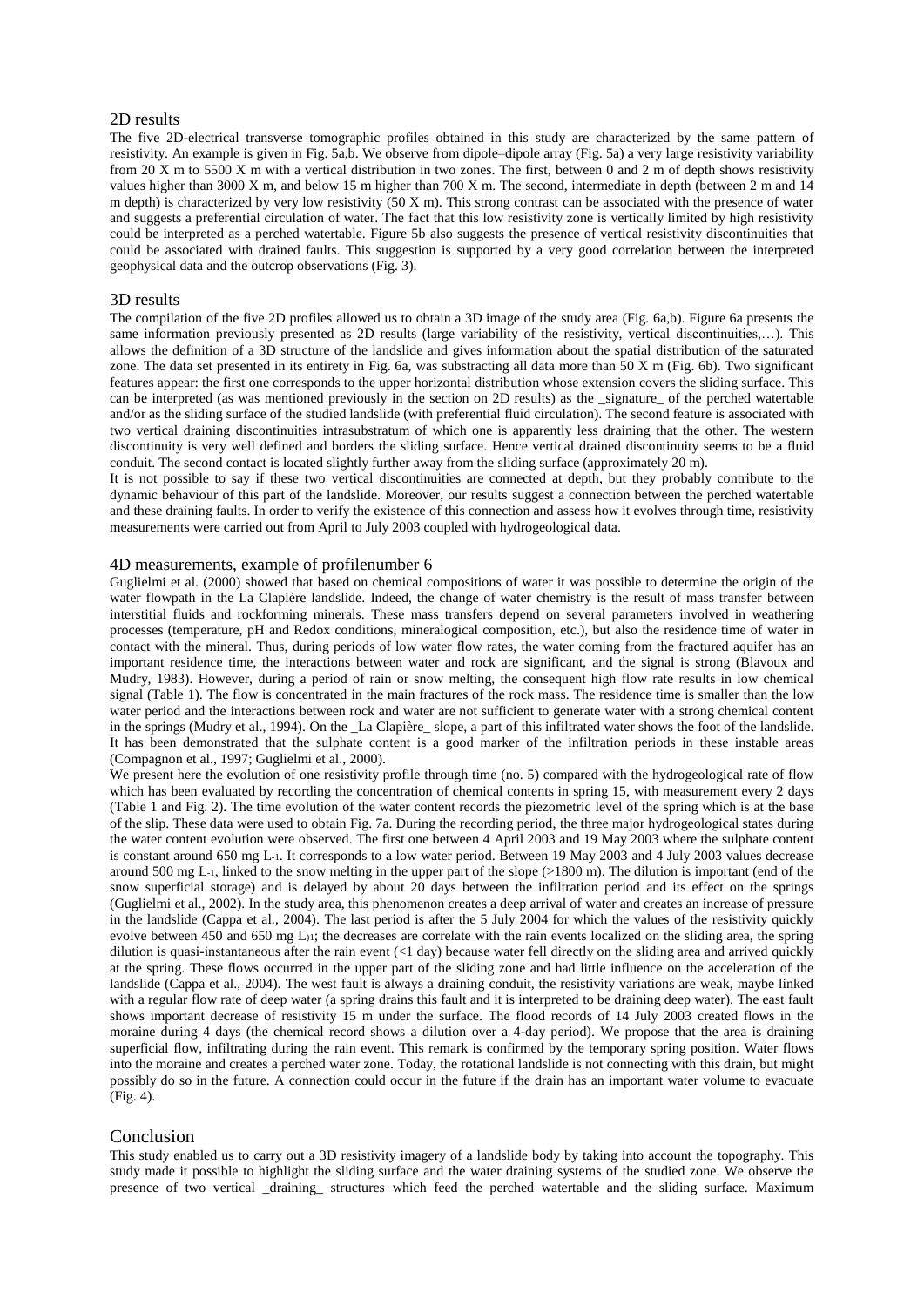displacements of the landslides generally follow the snow melt or after major episodes of rain. The temporal follow- up of a resistivity profile vs. hydrogeological data validate this observation. Broadly this study showed that resistivity measurements are a good indicator to evaluate the connection between the distribution and the temporal evolution of groundwater and geological structures. The comparison with hydrogeological data allowed us to evaluate the temporal evolution of this relation and determine the origin of the water in the soil. However, it is not possible to understand with these data the dynamics and the evolution of this landslide. We need 1-year period for this continuous geophysical acquisition. We can now start to rank the importance of different types of flow (deep water, perched water, etc.) contributing to the potential acceleration of the landslide, and overall model constrains on the stability of this zone.

### Acknowledgements

This work is supported by the French INSU SAMOA project and RELIEF Project (French Ministry of Research). We acknowledge too Christopher Wibberley for his English review and comments.

#### References

Blavoux, B. and Mudry, J., 1983. Séparation des composantes de l\_écoulement d\_un exutoire karstique a` l'aide des

méthodes physico-chimiques. Hydrogeologie, 4, 269–278.

Cappa, F. and Guglielmi, Y., 2004. Hydromechanical modeling of a large moving rock slope inferred from slope levelling coupled to spring long-term hydrochemical monitoring: example of the La Clapiere landslide (Southern Alps, France). J. Hydrol., 91, 67–90.

Compagnon, F., Guglielmi, Y., Mudry, J., Follacci, J-P. and Ivaldi, J-P., 1997. Chemical and isotopic natural tracing of seepage waters in an important landslide: example from La Clapière landslide (Alpes-Maritimes, France). C. R. Acad. Sci. Paris, 325, 565–570.

Edwards, L.S., 1977. A modified pseudosection for resistivity and IP. Geophysics, 42, 1020–1036.

Follaci, J.P., 1987. Les mouvements du versant de la Clapière a` Saint-Etienne de- Tinée (Alpes Maritimes). Bull. Lab. Ponts Chaussées, 150–151, 39–54.

Follaci, J.P., 1999. Seize ans de surveillance du glissement de la Clapière (Alpes Maritimes). Bull. Lab. Ponts Chaussées, 220, 35–51.

Griffiths, D.H. and Barker, R.D., 1993. Two-dimensional resistivity imaging and modelling in areas of complex geology. J. Appl. Geophys., 29, 211–226.

Guglielmi, Y. et al., 2002. Hydrogeochemistry: an investigation tool to evaluate infitration into large moving rock masses (Case study of the La Clapière and Séchilienne alpine landslides). Bull. Eng. Geol. Env., 61, 311–324.

Guglielmi, Y., Bertrand, C., Compagnon, F., Follacci, J.P. and Mudry, J., 2000. Acquisition of water chemistry in a mobile fissured basement massif: its role in the hydrogeological knowledge of the La Clapière Landslide (Mercantour massif, southern alps, France). J. Hydrol., 229, 138–148.

Guglielmi, Y., Vengeon, J.M., Bertrand, C., Mudry, J., Follacci, J.P. and Giraud, A., 2003. Hydrogeochemistry: an investigation tool to evaluate infiltration into large moving rock masses (case study of La Clapière and Séchilienne alpine landslides). Bull. Eng. Geol. Environ., 61, 311–324.

Ivaldi, J-P., Guardia, P., Follacci, J-P. and Terramorsi, S., 1991. Plis de couverture en échelon et failles de second ordre associés a` un décrochement dextre de socle sur le bord nord-ouest de l'Argentera (Alpes-Maritimes, France). C. R. Acad. Sci. Paris, série II, 313, 361–368. Jongmans, D., Hemroulle, P., Demanet, D., Renardy, F. and Vanbrabant, Y., 2000. Application of 2D electrical and seismic tomography techniques for investigating landslides. Eur. J. Environ. Eng. Geophys., 5, 75–89.

Lebourg, T. and Frappa, M., 2001. Mesures géophysiques pour l'analyse des glissements de terrain. Revue Française de Géotechnique. Numéro spécial consacré aux mouvements de versant, 96,33–40.

Lebourg, T., Tric, E., Guglielmi, Y., Cappa, F., Charmoille, A. and Bouissou, S., 2003. Geophysical Survey to Understand Failure Mechanisms Involved on Deep Seated Landslides. EGS, Nice.

Loke, M.H., 1997. Res2DINV software user's manual.

Loke, M.H. and Barker, R.D., 1996. Rapid least square inversion of apparent resistivity pseudosection by a quasi Newton method. Geophys. Prospect., 44, 131– 152.

Mudry, J., Lastennet, R., Puig, J. and Blavoux, B., 1994. Use of natural tracing to understand how an aquifer works. Basic and applied hydrogeological research in French karstic areas. COST 65, Brussels, Belgium, pp. 27–53.

Ritz, J.C., Parisot, S., Diouf, A., Beauvais, F., Dione, F. and Niang, M., 1999. Electrical imaging of lateritic weathering mantles over granitic and metamorphic basement of eastern Senegal, West Africa. J. Appl. Geophy., 41, 335–344.

Robain, H., Descloitres, M., Ritz, M. and Yene Atangana, Q., 1996. A multiscale electrical survey of a lateritic soil system in the rain forest of Cameroon. J. Appl. Geophy., 34, 237–253.

Sumanovac, F. and M. Weisser, 2001. Evaluation of resistivity and seismic methods for hydrogeological mapping in karst terrains. J. Appl. Geophys., 47, 13–28.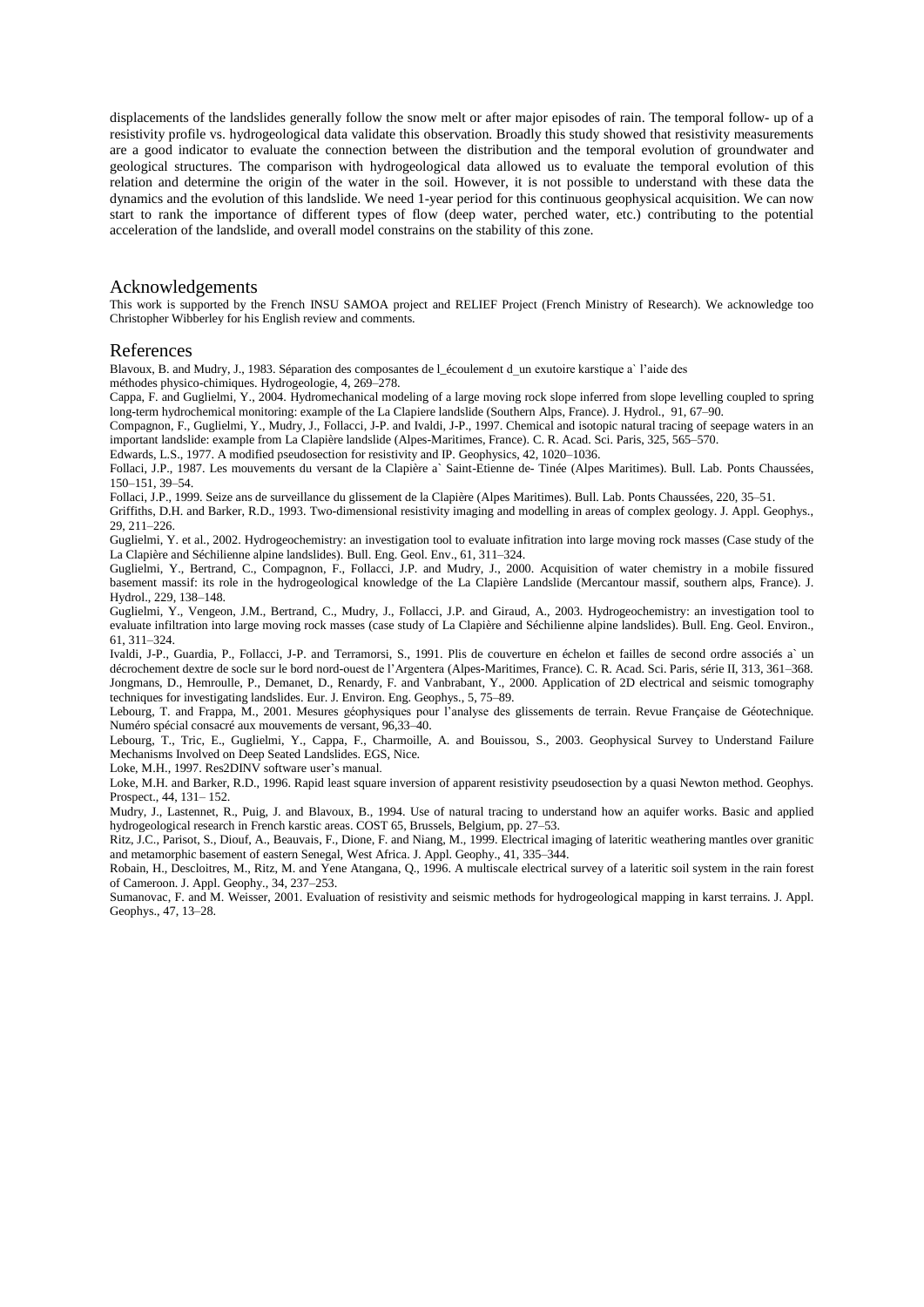

Fig. 1 Location of the study area (Clapiere landslide).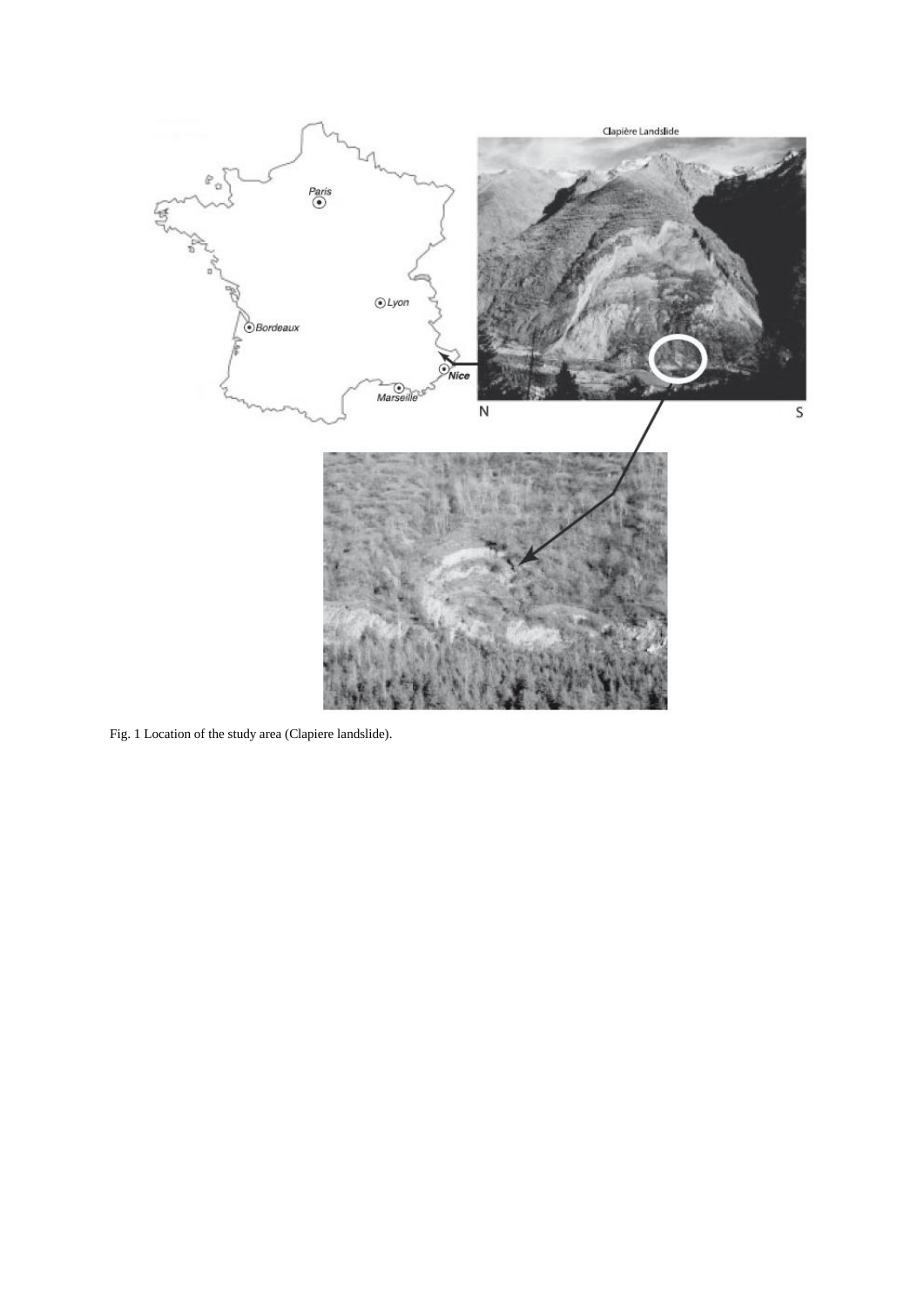

Fig. 2 Geological and geomorphological maps of Clapiere landslide and the study area (down part of Clapiere landslide). Terra Nova, Vol 17, No. 5, 399–406 T. Lebourg et al. • Geophysical surveys on La Clapière landslide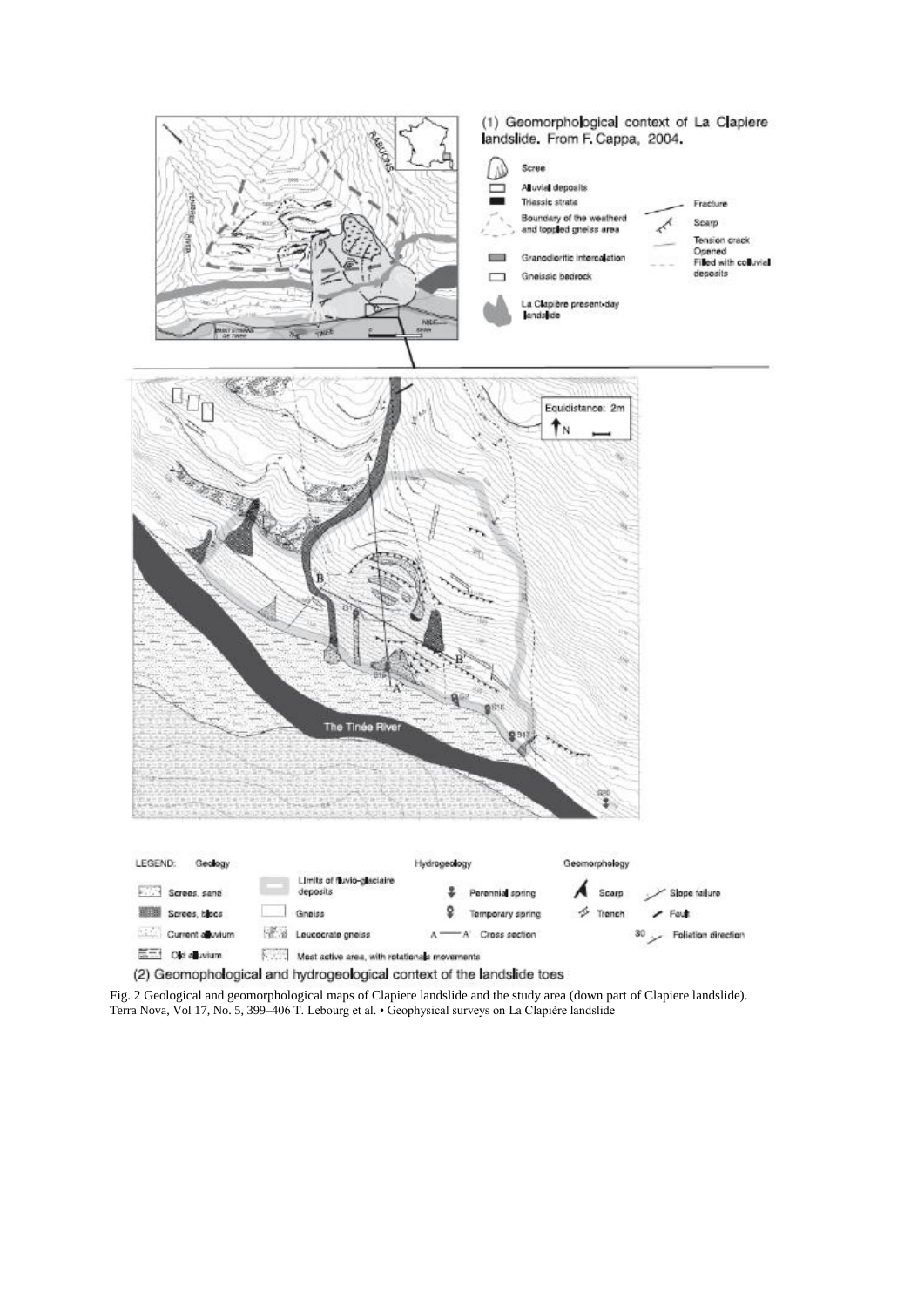

Fig. 3 Cross-sections of the study area (down stage part of the Clapiere landslide).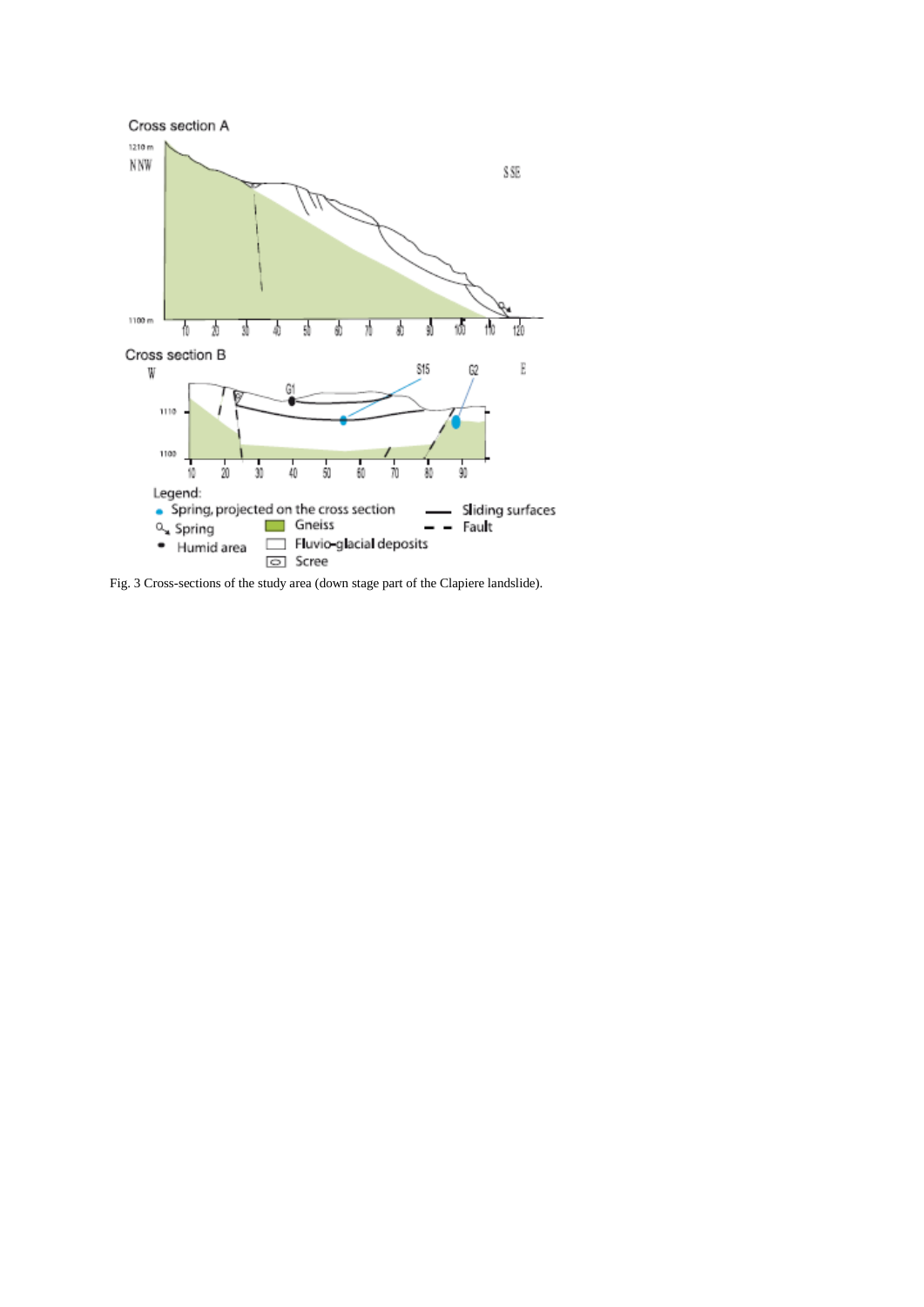

Fig. 4 Location of the five electrical profiles on the Clapiere landslide.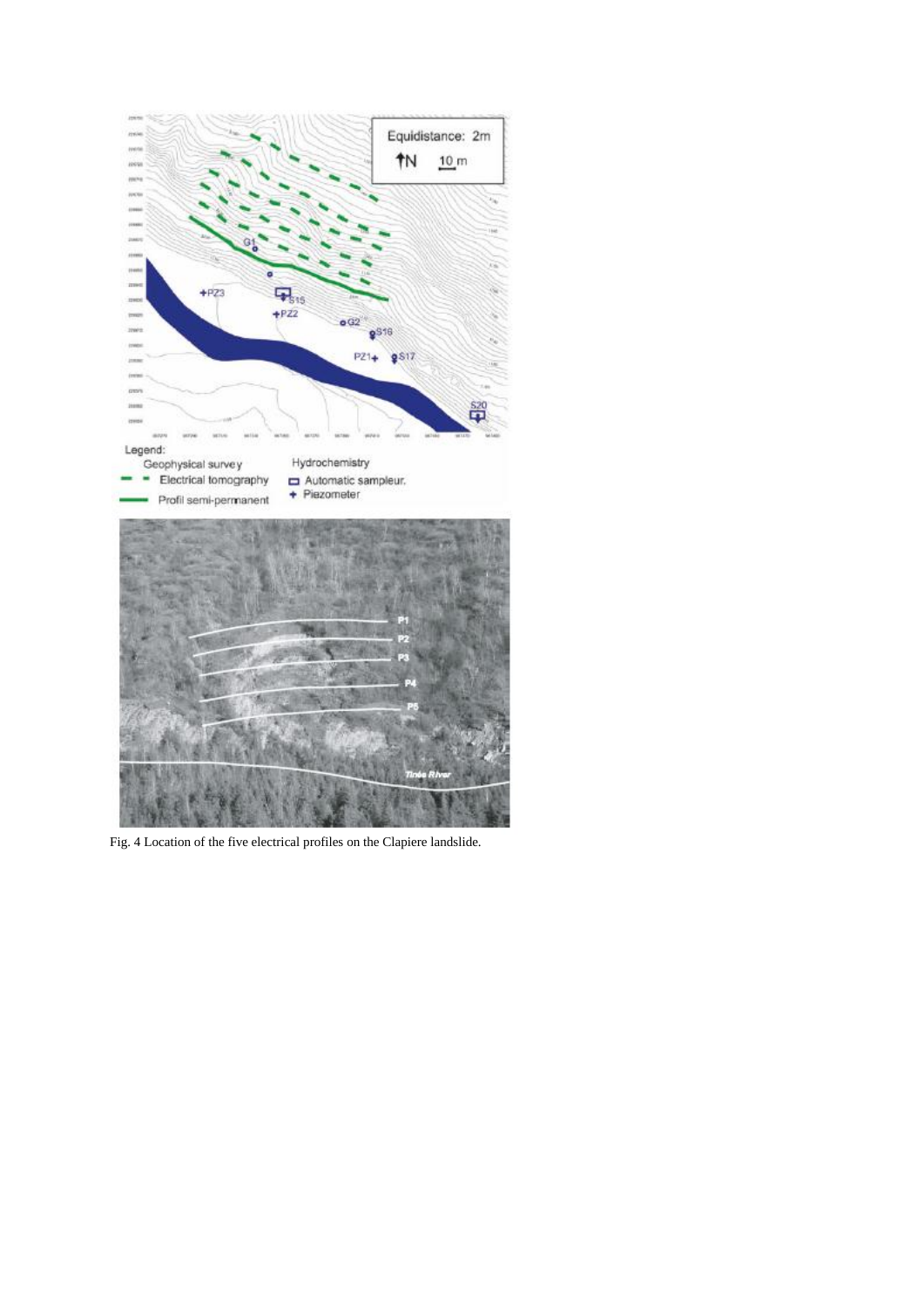

Fig. 5 (a) 2D dipole–dipole array profile no. 5; (b) pole–pole array profile no. 5 of the 16 July 2003. Slip surface and/or perched watertable (long dotted lines); draining contacts (medium dotted lines); probable extension of the slip (short dotted lines).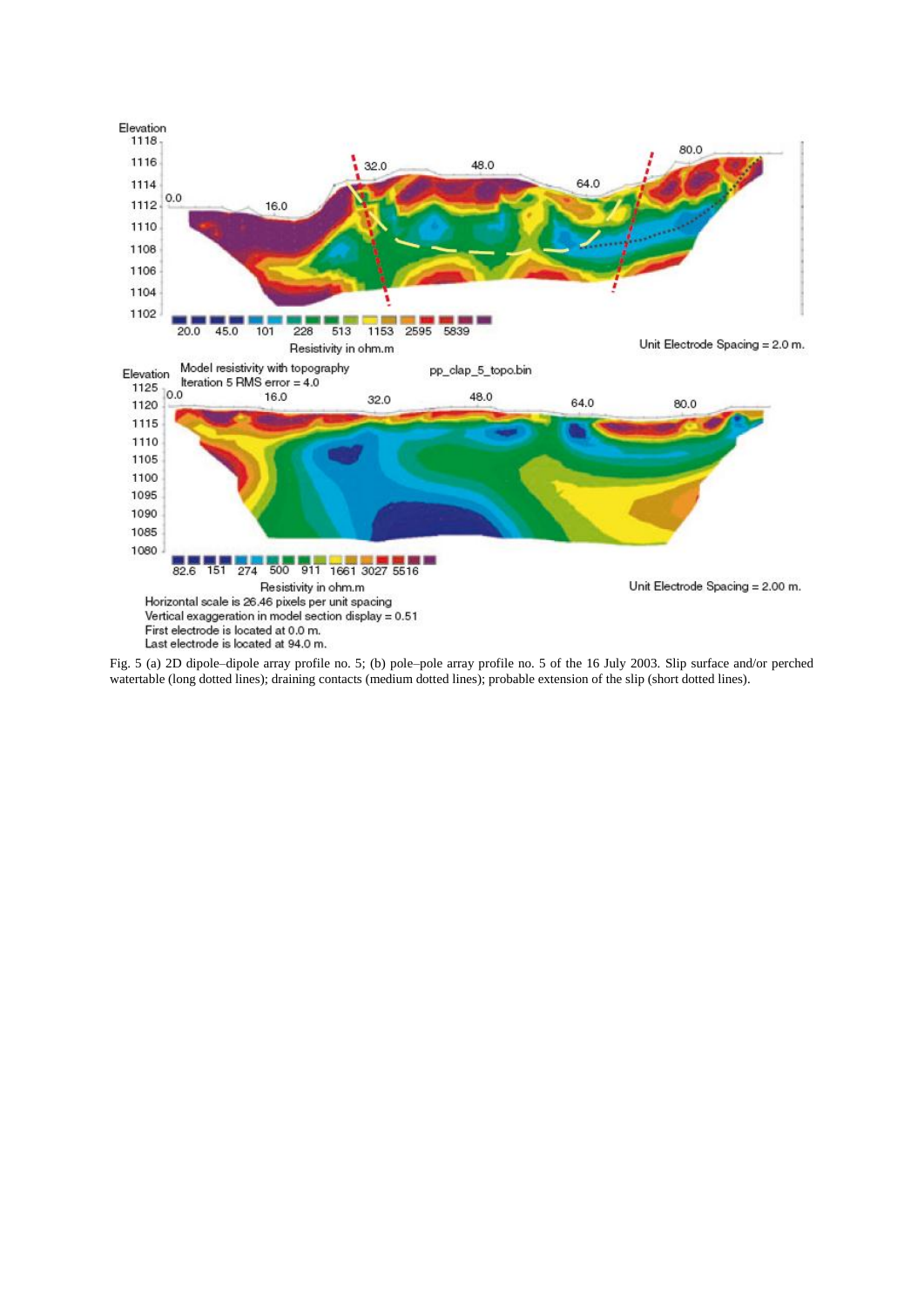

Fig. 6 Landslide limits (continuous feature); slip surface and/or perched watertable (long dotted lines); draining contacts (medium dotted lines). (a) 3D profile obtained from five 2D profiles; (b): same with values of very low resistivity (places probably saturated).

| Content (mg $L^{-1}$ )                                               |      |  |  |                                |  | $HCO_3^{2-}$ F CI $NO_3^-$ SO <sub>4</sub> <sup>2</sup> Mg <sup>2+</sup> Na <sup>+</sup> K <sup>+</sup> Ca <sup>2+</sup> Balance (%) |
|----------------------------------------------------------------------|------|--|--|--------------------------------|--|--------------------------------------------------------------------------------------------------------------------------------------|
| Low water content                                                    | 125. |  |  |                                |  | $0.04$ 1.5 0.8 118 8.0 5.8 3.1 67 $-3.04$                                                                                            |
| Flood water content                                                  | 95   |  |  | 0.02 1.1 7.8 74 7.7 6.6 3.3 48 |  | 2.01                                                                                                                                 |
| Mean (between March to August) 129 0.03 1.4 10.4 10.4 7.5 5.7 3.4 77 |      |  |  |                                |  | 3.51                                                                                                                                 |

Table 1 Measurements of the composition of the fluid at period of low water content,flood water content and the mean average from March to August 2003